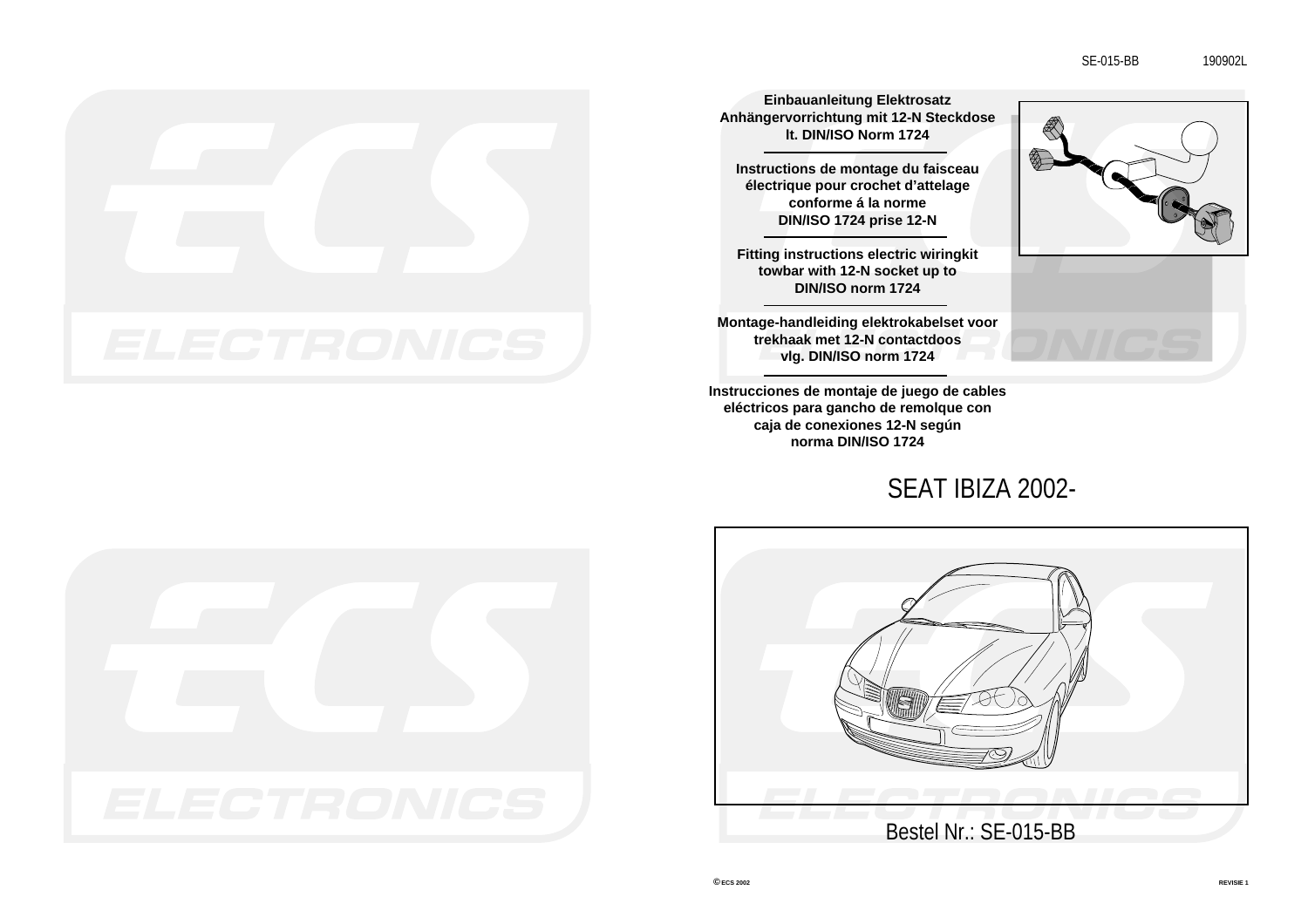**\* Teilliste \* Liste de pieces \* Part list \* Onderdelenlijst \* Lista de piezas** 





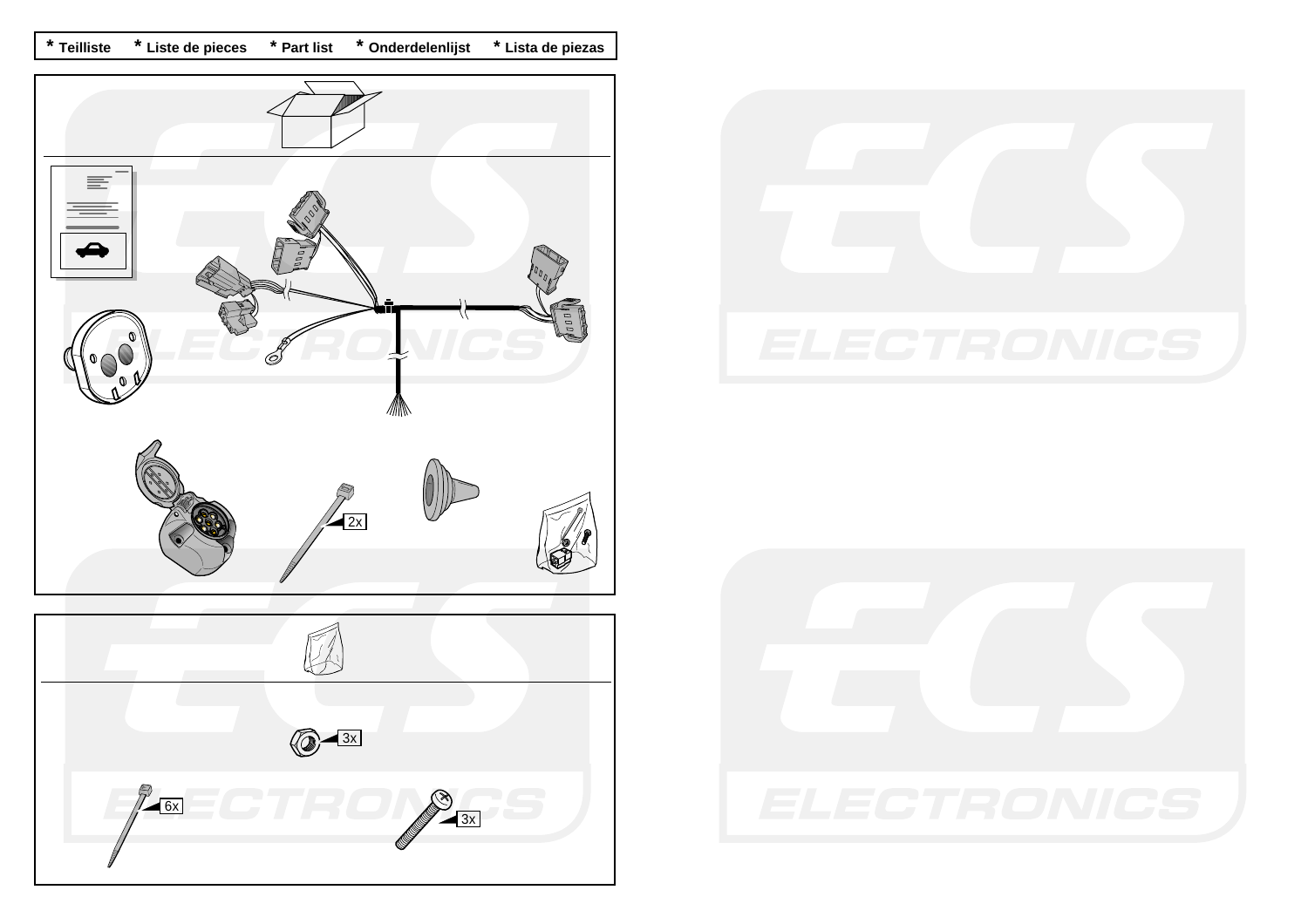





**2**

.<br>...........



<u>. . . . . . . . . . . . . . . .</u>

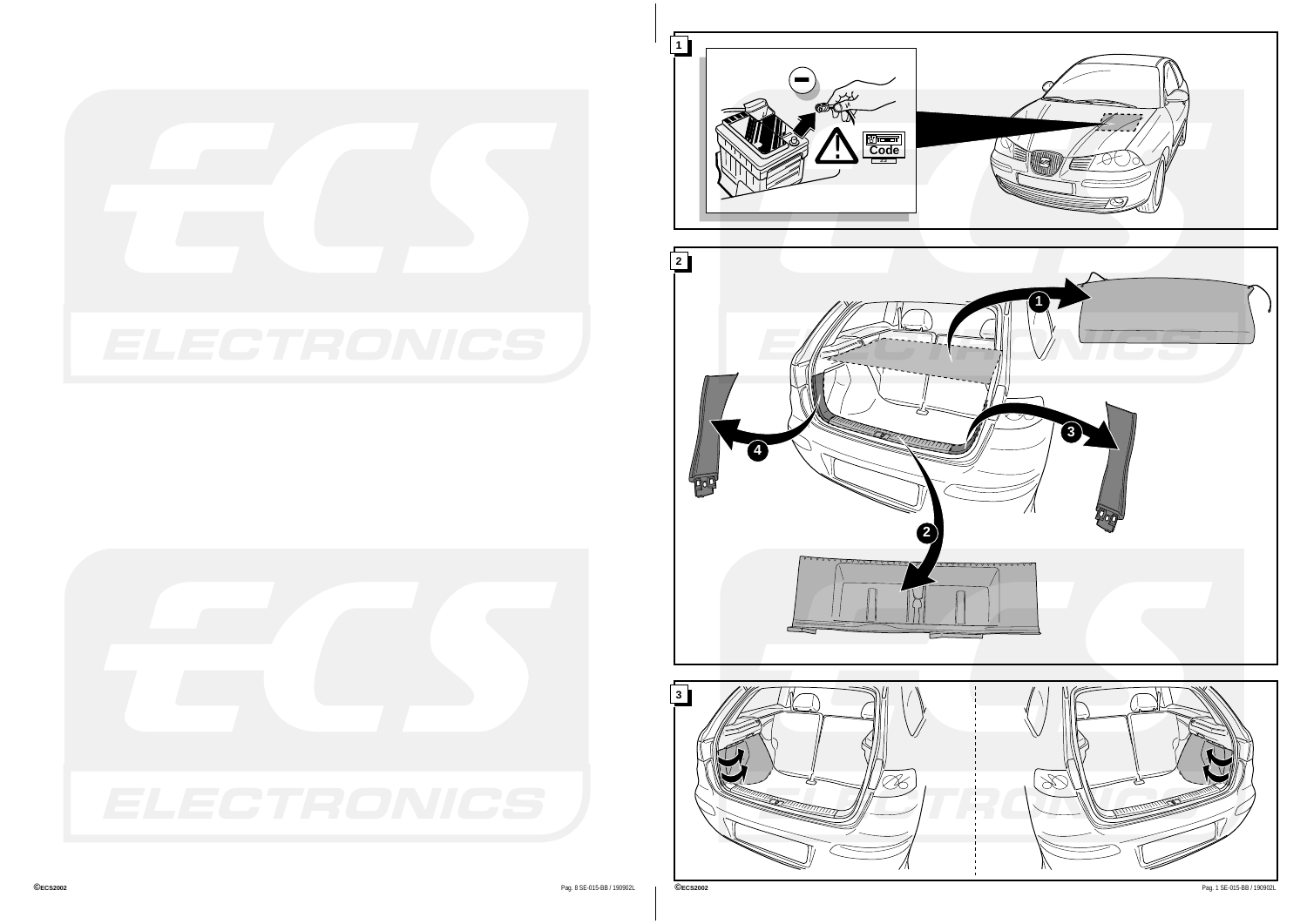





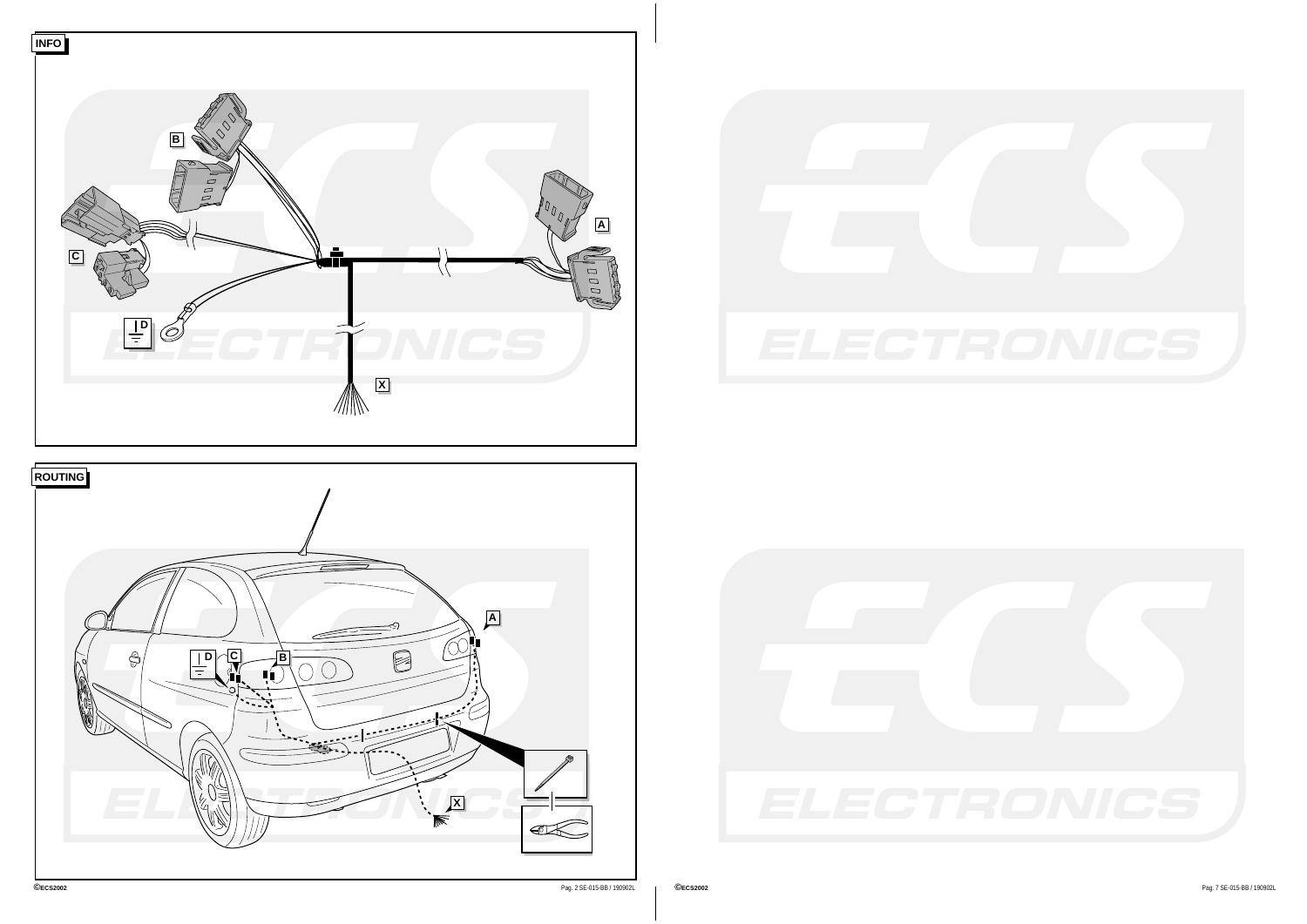





**INFO**

**Anschluß Steckdose / Connection de la prise / Socket connection Contactdoos aansluiting / Conexión del caja de enchufe**

| <b>DIN/ISO</b><br>1724    |                |         |        | (GB)   | NL,   | ES)      |
|---------------------------|----------------|---------|--------|--------|-------|----------|
| ⇦                         | 1/L            | qelb    | jaune  | yellow | qeel  | Amarillo |
| $\bigoplus$ () $\ddagger$ | $\overline{2}$ | blau    | bleu   | blue   | blauw | Azul     |
| $1 - 8$<br>$\div$         | 3/31           | weiß    | blanc  | white  | wit   | Blanco   |
| ⇨                         | 4/R            | grün    | vert   | green  | groen | Verde    |
| Ķ                         | $5/58-R$       | braun   | marron | brown  | bruin | Marrón   |
| (STOP)                    | 6/54           | rot     | rouge  | red    | rood  | Rojo     |
| ۰д                        | $7/58 - L$     | schwarz | noir   | black  | zwart | Negro    |
| 11<br>O≢ -                | $8/58-b$       | grau    | gris   | grey   | grijs | Gris     |